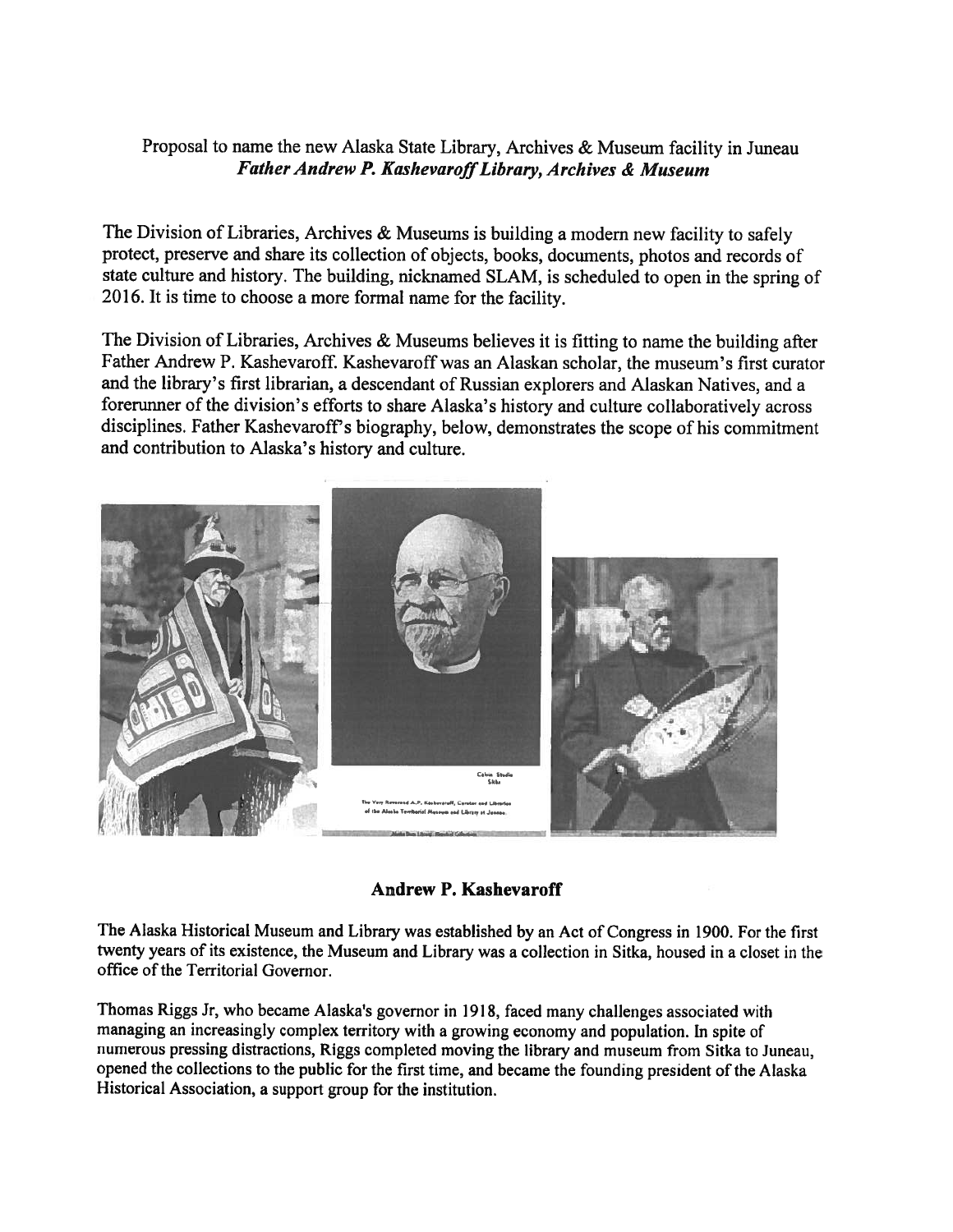Certainly, Riggs' greatest contribution was in recognizing that building the library and museum was <sup>a</sup> full-time job. Though personally interested in the library and museum, Riggs delegated responsibility to <sup>a</sup> full-time Librarian and Curator. In November 1919, <sup>a</sup> man renowned for his knowledge of Russian history and Alaska Natives—Russian Orthodox priest Andrew P. Kashevaroff- began his twenty-year tenure, which ended with his death in 1940.

Kashevaroffwas <sup>a</sup> vocal and energetic advocate for the Museum and Library, and today, he is fondly remembered as its true "founding Father." He was uniquely suited for the position of Librarian and Curator. His Russian ancestors were navigators and colonists who came to Alaska in the <sup>I</sup> 700s and married Alutiiq or Creole women in and around Kodiak. Born there in 1863 during the Russian administration of Alaska, he dedicated his life to serving the Russian Orthodox Church, while maintaining his interest in Alaska history and culture. He was considered <sup>a</sup> leading authority on Alaska, and became <sup>a</sup> popular lecturer and author. His Russian and Alaska Native heritage, and his ability to live and work as an American, helped him develop and lead <sup>a</sup> distinctly Alaskan institution.

Kashevaroff began his working life in the late 1800s as an educator and priest in the service of the Russian Orthodox Church, and for several decades was posted to churches throughout southern Alaska: Kodiak, Nuchek, Angoon, Sitka, and Juneau. He was used to rigors of "bush" living, and at times relied on travel by kayak and dog sled. He had <sup>a</sup> lifelong interest in music and was <sup>a</sup> gifted violinist and choir leader. In 1893, he married Martha Bolshanin, a Kiks.adi Tlingit from Sitka, with whom he would have six children. His Tlingit friends affectionately called him Aandanéi.

Kashevaroff became priest of Juneau's St. Nicholas Cathedral in 1913. When the Russian Revolution disrupted the Church in 1917, his salary was suspended, but he was duty bound to continue his priestly work gratis. To suppor<sup>t</sup> his family, he took on additional work as <sup>a</sup> music teacher, clerk of the weather bureau, and customs officer. Even after he was hired as <sup>a</sup> full-time Librarian and Curator, he continued his service to the church, and was eventually offered the prestigious rank of Bishop of Alaska, which he declined perhaps in par<sup>t</sup> due to his interest in continuing his library and museum work (Pierce 1990:215- 216).

Kashevaroffs family connections, skill in languages, and experience working within Russian and Alaska Native cultures afforded him special access to both cultures, <sup>a</sup> benefit to the library and museum. Long after Alaska had been pronounced "picked clean" by collectors for the large museums, he acquired hundreds of Russian objects and publications, and thousands of Alaska Native artifacts for the library and museum. In time, thousands of objects were accumulated, and Kashevaroff wrote: "...now the territory has a museum depicting the life, art, [and] craft of the native tribes in Alaska, through the specimens exhibited in the Museum. Mere words cannot portray the scope of the interesting specimens which have been gathered from all over Alaska. One has to see the varied collection to appreciate the value of the whole."

While Governor Riggs embraced the institution politically, Kashevaroff drummed up grass roots support in the form of funds as well as donated books and artifacts—and did so with the zeal of <sup>a</sup> missionary. He wrote dozens of letters to friends and acquaintances asking them to join the Alaska Historical Association and to send in their artifacts for the museum. Even after the museum first opene<sup>d</sup> to the public in 1920, Kashevaroff continued his efforts: "We ge<sup>t</sup> the impression that Father Kashevaroff buttonholed everyone who attended the opening" said museum docent Bea Shepard (1996).

Alaskans overwhelmingly accepted Kashevaroff as the territory's leading historian. As <sup>a</sup> columnist for the Fairbanks News Miner pu<sup>t</sup> it in 1923:

Father Andrew P. Kashevaroff, Russian arch-priest, at present librarian for Alaska and